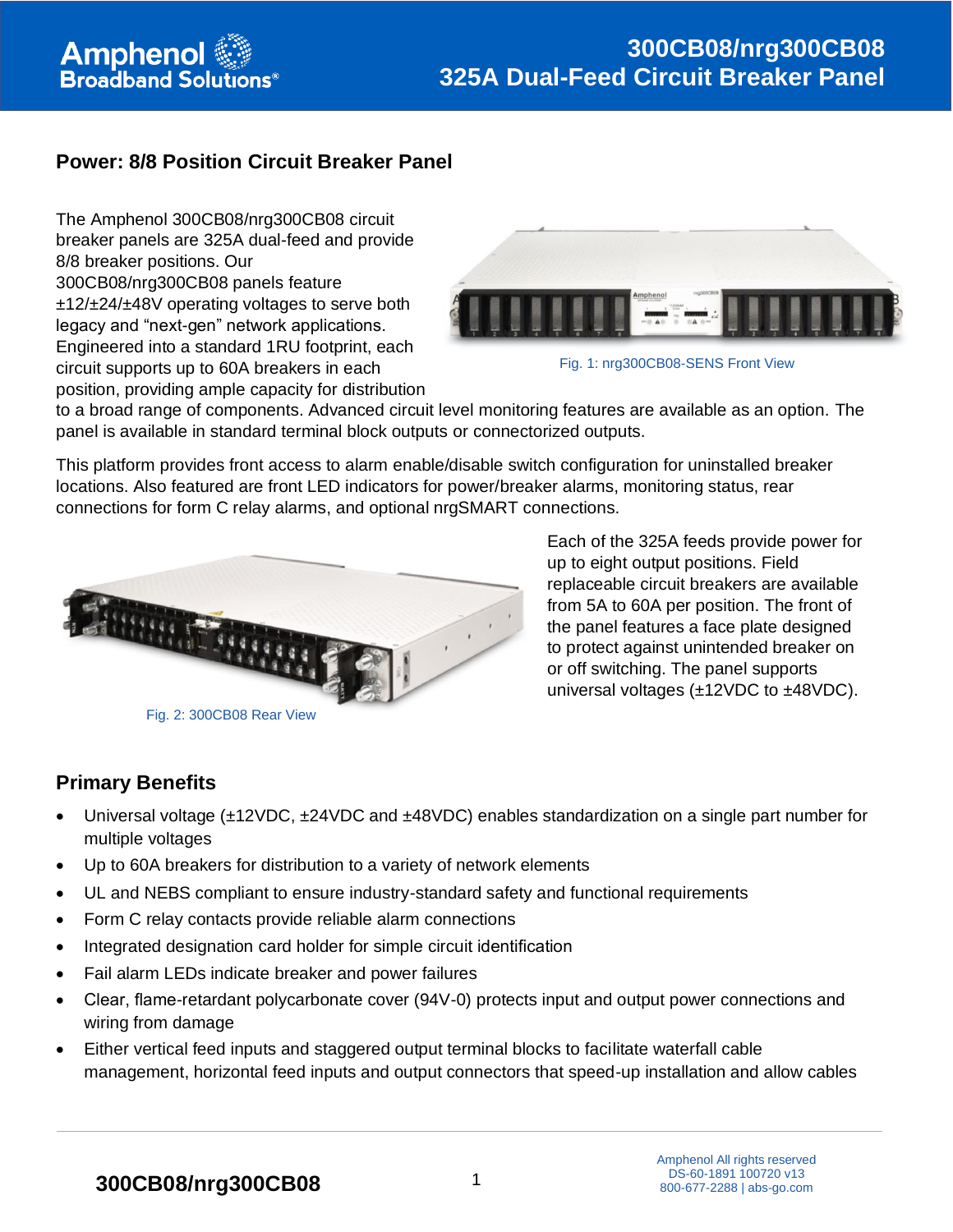to exit straight back from the panel, or vertical feed inputs and output connectors that allow input cables to be routed directly from above and speed up installation of outputs

- Optional Individual Circuit Monitoring provides high accuracy, 100% passive monitoring
- Collect voltage and current for both feed and output circuit
- Collect temperature using optional nrgTEMP probes

## **Applications**

- **Wireless**
- Central office
- Co-location
- Remote sites
- Secondary distribution

**Amphenol**<br>Broadband Solutions<sup>®</sup>



Fig. 3: nrg300CB08-C Rear View

#### **Ordering Information**

| <b>Circuit Breaker Panel</b>                                                                | <b>Part Number:</b> |
|---------------------------------------------------------------------------------------------|---------------------|
| 325A Dual-Feed, 8/8 Panel, Vertical Inputs, Output Terminal Blocks                          | 300CB08             |
| 325A Dual-Feed, 8/8 Panel, Horizontal Inputs, Connectorized Outputs, Standard Tie Bar       | 300CB08-C           |
| (Connectors purchased separately)                                                           |                     |
| 325A Dual-Feed, 8/8 Panel, Vertical Inputs, Connectorized Outputs (Tie Bar and Connectors   | 300CB08-SC          |
| purchased separately)                                                                       |                     |
| nrgSMART Circuit Monitoring, Controller, 325A Dual-Feed, 8/8 Panel, Vertical Inputs, Output | nrq300CB08-CTRL     |
| <b>Terminal Blocks</b>                                                                      |                     |
| nrgSMART Circuit Monitoring, Sensor, 325A Dual-Feed, 8/8 Panel, Vertical Inputs, Output     | nrg300CB08-SENS     |
| <b>Terminal Blocks</b>                                                                      |                     |
| nrgSMART Circuit Monitoring, Controller, 325A Dual-Feed, 8/8 Panel, Horizontal Inputs,      | nrg300CB08-CTRL-C   |
| Connectorized Outputs, Standard Tie Bar (Connectors purchased separately)                   |                     |
| nrgSMART Circuit Monitoring, Sensor, 325A Dual-Feed, 8/8 Panel, Horizontal Inputs,          | nrg300CB08-SENS-C   |
| Connectorized Outputs, Standard Tie Bar (Connectors purchased separately)                   |                     |
| nrgSMART Circuit Monitoring, Controller, 325A Dual-Feed, 8/8 Panel, Vertical Inputs,        | nrg300CB08-CTRL-SC  |
| Connectorized Outputs (Tie Bar and Connectors purchased separately)                         |                     |
| nrgSMART Circuit Monitoring, Sensor, 325A Dual-Feed, 8/8 Panel, Vertical Inputs,            | nrg300CB08-SENS-SC  |
| Connectorized Outputs (Tie Bar and Connectors purchased separately)                         |                     |





Stud Input/Lug Output Connectorized/Horizontal Input "-C" Connectorized/Stud Input "-SC"

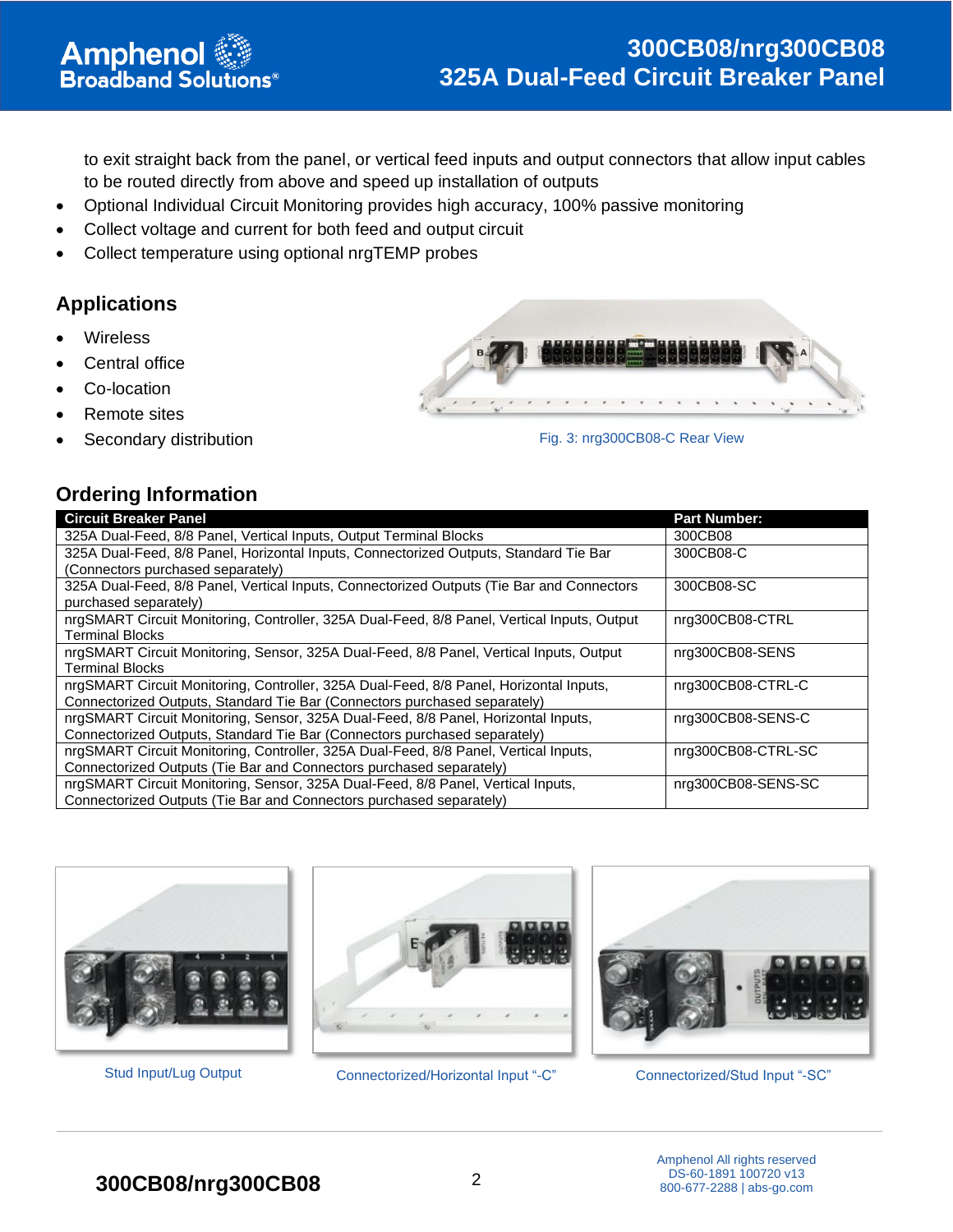# **300CB08/nrg300CB08 325A Dual-Feed Circuit Breaker Panel**

| <b>Accessories (Purchased Separately):</b>                                            | <b>Part Number:</b> |
|---------------------------------------------------------------------------------------|---------------------|
| <b>1RU Circuit Breaker Puller</b>                                                     | 307491              |
| Extra Blanking Covers (sheet of 16): to cover unused breaker positions                | 149568              |
| (sheet of 16 included with panel)                                                     |                     |
| 4 Post Mounting Bracket Kit: 22"-36" Brackets, Mounting Hardware                      | 307622              |
| (requires Tie Bar, -C Versions only)                                                  |                     |
| Tie Bar Kit: Connectorized, Rear Mount Tie Bar, Mounting Hardware (-SC Versions only) | 307661              |
| nrgSMART Temperature Sensor, ACC, 6ft                                                 | nrgTemp             |
| <b>Replacement Components:</b>                                                        | <b>Part Number:</b> |
| Replaceable Alarm Card                                                                | 307608              |
| Replaceable Alarm Card, nrgSMART                                                      | 307710              |
| Replaceable Controller Board, nrgSMART                                                | 400822              |
| Replaceable Sensor Board, nrgSMART                                                    | 307607              |
| 19" Mounting Bracket Kit: 2x 19" Brackets, Mounting Hardware                          | PMTG19              |
| 23" Mounting Bracket Kit: 2x 23" Brackets, Mounting Hardware                          | PMTG23              |
| <b>Connectors (Purchased Separately):</b>                                             | <b>Part Number:</b> |
| P40 Connector Kit: TPA, 8-6 AWG, Plug, Retainer, 2x Contacts                          | 150326              |
| P40 Connector Kit: TPA, 12-10 AWG, Plug, Retainer, 2x Contacts                        | 150325              |
| P40 Replaceable Contact: TPA, 8-6 AWG, Single Contact                                 | 150333              |
| P40 Replaceable Contact: TPA, 12-10 AWG, Single Contact                               | 150334              |
| Crimp Tool: 14-6 AWG, Daniels, M300BT                                                 | 150793              |
| Crimp Tool Locator: Universal, Daniels, UH2-5                                         | 150794              |
| <b>Contact Removal Tool: P40 Connector</b>                                            | 150797              |
| <b>Single-pole Breakers:</b>                                                          | <b>Part Number:</b> |
| 5A, standard delay, UL489                                                             | 149710              |
| 10A, standard delay, UL489                                                            | 149711              |
| 15A, standard delay, UL489                                                            | 149712              |
| 20A, standard delay, UL489                                                            | 149713              |
| 25A, standard delay, UL489                                                            | 149714              |
| 30A, standard delay, UL489                                                            | 149715              |
| 40A, standard delay, UL489                                                            | 149716              |
| 50A, standard delay, UL489                                                            | 149718              |
| 60A, standard delay, UL489                                                            | 149719              |

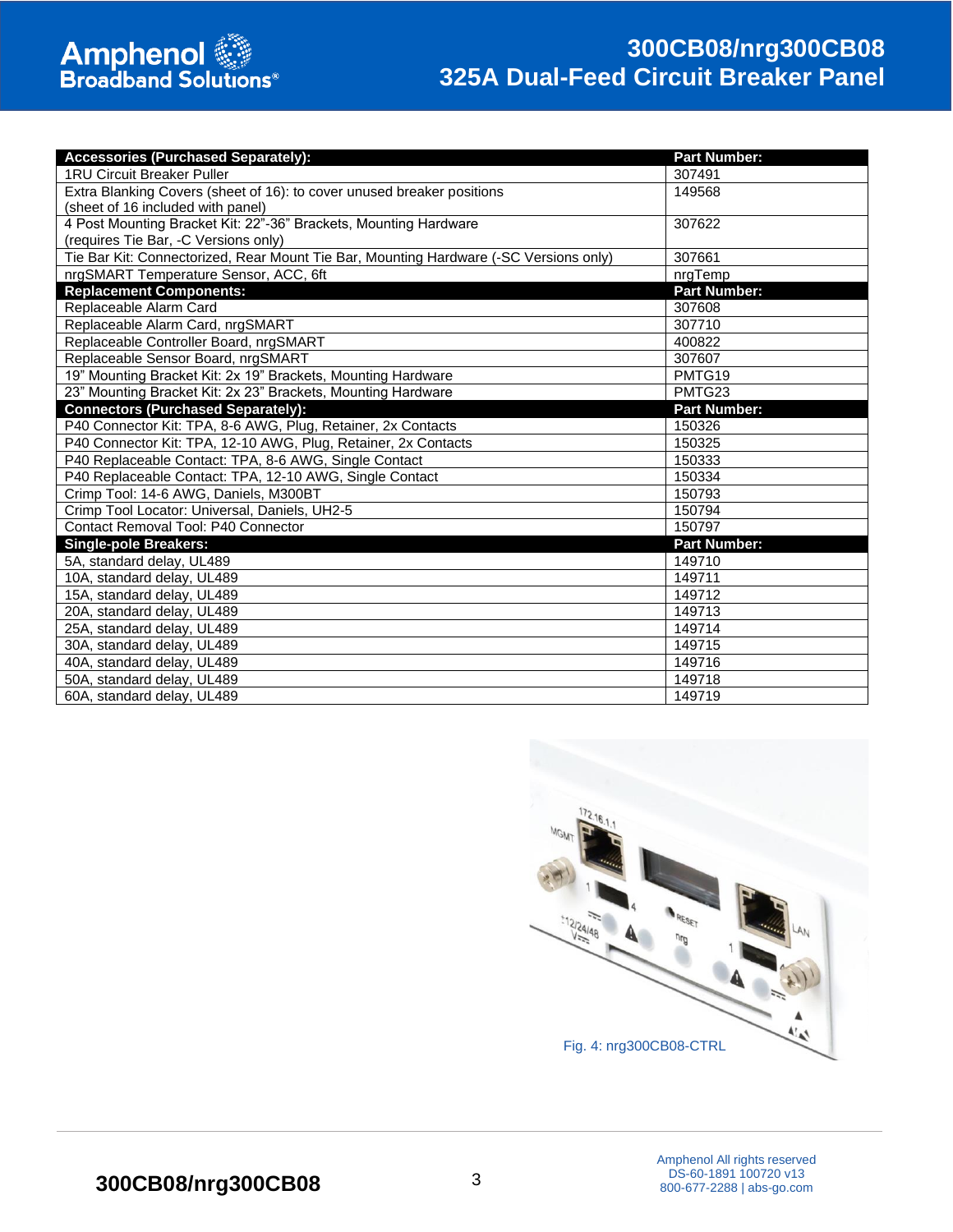# **Specifications**

| Inputs:                                                 | <b>Specifications:</b>                                                                           |
|---------------------------------------------------------|--------------------------------------------------------------------------------------------------|
| Voltage range (nominal voltage)                         | ±12VDC, ±24VDC and ±48VDC                                                                        |
| Max. input load rating                                  | 325A @ 45°C per panel (De-rated to 200A @ 70°C)                                                  |
| Short circuit withstand rating                          | 5000A                                                                                            |
| Nominal power loss at full load                         | Less than 45W per side @15,600W full load per side (325A x 48V);                                 |
|                                                         | 325A @ 45°C per panel (De-rated to 200A @ 70°C)                                                  |
| Percentage of full power dissipation at nominal voltage | Less than 0.5%                                                                                   |
| Max. input interrupt device                             | 125% of panel rating (for 325A rated feeds)                                                      |
| Optional (Standard and -SC versions): Vertical input    | Two pairs of $\frac{3}{8}$ -16 studs on 1" centers per terminal [max. lug width of               |
| terminal studs (with Keps nuts and flat washers) for    | 1.15" (29.2 mm)]. Torque nut (using $\frac{9}{16}$ " or 15 mm socket) to 150 in/lb.              |
| dual-hole compression lugs                              | $(-17 N·m)$ , max.                                                                               |
| Optional (-C Versions): Horizontal input terminal       | Two pairs of $\frac{3}{8}$ " holes on $\frac{5}{8}$ "-1" centers per terminal [max. lug width of |
| landings (with Keps nuts, flat washers, and bolts) for  | 1.5" (38.1 mm)]. Torque bolt and nut (using $\frac{9}{16}$ " or 15 mm sockets) to                |
| dual-hole compression lugs                              | 150 in/lb. (~17 N•m), max.                                                                       |
| Input wire size                                         | 2/0 AWG to 350 MCM                                                                               |
| Grounding:                                              | <b>Specifications:</b>                                                                           |
| Earth GND terminal bolts (with spring washers and flat  | Three sets of $1/4$ -20 threaded holes on $5/8$ " centers. [max. lug width of                    |
| washers) for dual-hole compression lug                  | .50" (12.7 mm)]. Torque bolts (using $\frac{7}{16}$ " or 12 mm socket) to 50 in/lb.              |
|                                                         | (5.5 N•m), max.                                                                                  |
| Ground wire size                                        | #14 AWG to #4 AWG                                                                                |
| <b>Outputs:</b>                                         | <b>Specifications:</b>                                                                           |
| Output circuit breaker                                  | Single-pole: 60A                                                                                 |
| Output load                                             | Single-pole: 48A continuous                                                                      |
| Minimum short circuit interrupt rating                  | 5000A                                                                                            |
| Optional (Standard Versions): Terminal blocks, single-  | 16, #10-32 screws [max. lug width of .50" (12.7)]. Torque screw to 20                            |
| hole compression lugs                                   | in/lb. (2.3 N•m), max.                                                                           |
| Optional (Standard Versions): Output wire size, single- | #14 AWG to #4 AWG                                                                                |
| hole compression lug                                    |                                                                                                  |
| Optional (-C and -SC Versions): Connectors              | 16, P40 connector plugs, latching, safe touch                                                    |
| (purchased separately)                                  |                                                                                                  |
| Optional (-C and -SC Versions): Output wire size,       | #12 AWG to #6 AWG                                                                                |
| connectors                                              |                                                                                                  |
| Circuit breakers                                        | <b>AIRPAX 1U Series</b>                                                                          |
| Alarms:                                                 | <b>Specifications:</b>                                                                           |
| Alarm relay contacts                                    | 2A @ 30 VDC; 0.6A @ 60 VDC                                                                       |
| Max. alarm card power rating                            | @12V: 18mA (0.22W) @24V: 20mA (0.48W); @48V: 30mA (1.44W)                                        |
| Alarm wire size                                         | #24 AWG, typical (#26 to #20 AWG)                                                                |
| Terminals                                               | Wire wrap or mates with TE Connectivity 3-640428-3                                               |
| <b>Dimensions:</b>                                      | <b>Specifications:</b>                                                                           |
| 300CB08/nrg300CB08<br>Height:                           | $1.75$ " (44 mm)                                                                                 |
| Depth:                                                  | 13.0" (331 mm)                                                                                   |
| Width:                                                  | 17" (432 mm) without brackets                                                                    |
|                                                         | 19" and 23" brackets included with panel                                                         |
|                                                         |                                                                                                  |
| 300CB08-C/nrg300CB08-C<br>Height:                       | $1.75$ " (44 mm)                                                                                 |
| Depth:                                                  | 18.8" (478 mm) without tie bar<br>22.0" (559 mm) with tie bar                                    |
|                                                         |                                                                                                  |
| Width:                                                  | 17" (432 mm) without brackets<br>19" and 23" brackets included with panel                        |
|                                                         |                                                                                                  |